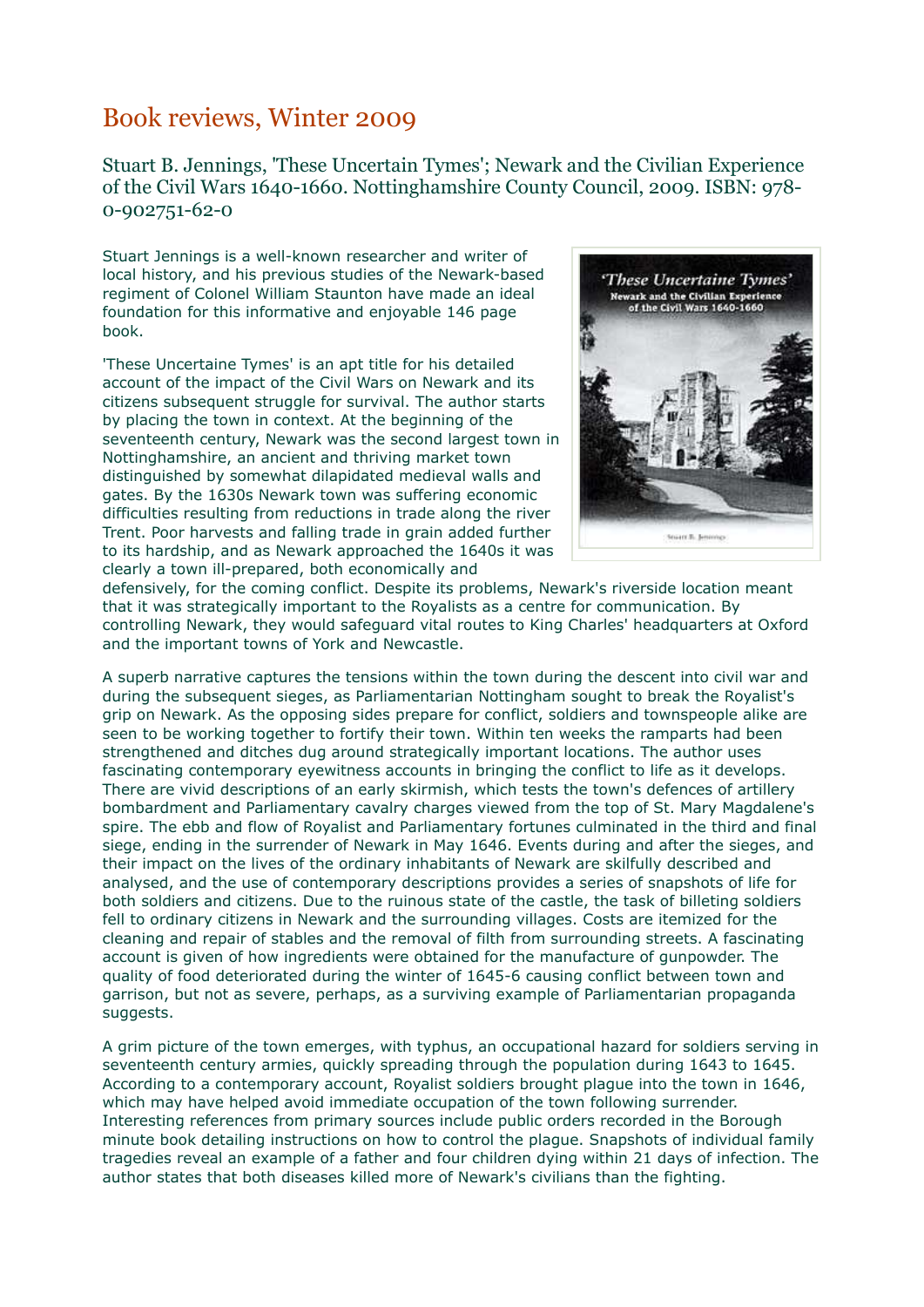Despite the effects of the Civil War, documentation indicates leaders and civilians of Newark were determined to maintain a semblance of normality, including the provision of poor relief and education. An analysis of marriages between 1630 and 1659 reveals, surprisingly, an increase over the period 1644-1646 as the uncertainty of the war encouraged couples into wedlock. An equally detailed analysis of the baptismal registers of the parish church provides an insight into contemporary childbirth statistics, with an increase in births shown for the years 1643-45. The author's opinion is that, despite difficult times, 'couples continued to fall in love and create new families'.

Following the execution of Charles 1 in January 1649, England, Wales and Ireland were declared to be a 'commonwealth and free state'. The author reveals that it was not until 1650 that the new republican authorities focussed their attentions on former Royalist Newark. Royalist aldermen were removed from the Corporation, an act that almost caused complete chaos, and there is a wonderfully detailed account of how the town corporation remained largely in the hands of wily Royalist supporters.

The medieval church of St. Mary Magdalene did not escape unscathed, and the events of the 1640s and 1650s are covered in the churchwardens' accounts for this period. It is suggested that lead from the roof may have been used to manufacture musket balls for the Royalist garrison; medieval glass was deliberately destroyed by Puritan iconoclasts, and several other furnishings, including the organ and pulpit were removed before they too became victims of the new regime. Fasts, sermons and enforcement of Sabbath observance describe the new regime's impact and the abolishing of Christmas celebrations is revealed.

The book has a pleasing layout with well-spaced text. Its narrative is well supported by a contents page and index, and with photographs, maps and tables. There is a useful chronology of the first Civil War relating to Newark along with extensive end-notes and bibliography for those who wish to read more about this fascinating subject. This book deserves to be widely read by local historians and anyone with an interest in this period and Newark's history.

## Colin Pendleton

## Philip E. Jones, Turning Back the Pages in Ravenshead, 2009, Nottinghamshire County Council ISBN: 978-0-9027151-64-4

Recently published by Nottinghamshire County Council is this collection of Ravenshead images compiled by lifetime resident of the village, and well- known Thoroton Council member, Philip Jones. The book has 40 pages, 38 of which carry images, all in black and white but reproduced to a high quality. Each image is captioned by Philip in a most informative way and the book provides a record of the history of Ravenshead which is of wider interest than just to residents, current and past.

As would be expected there are several pictures of what the countryside looked like before the 1960s and later housing developments took place and which show the reader what was lost in these developments. Ravenshead is, of course, not alone in losing parts of the countryside to such development and we are seeing today the prospective loss of large tracts of greenbelt land to similar developments as, for example, at Sharphill in Rushcliffe. Philip's book is a reminder to record such land before it is subsumed in



concrete. Of particular interest in the book are the pictures of buildings no longer extant; the ex-Army hut bought in 1946 and erected as St. Peter's Church Hall used until 1971; the Free Methodist chapel built in 1864 which was reputed to be the smallest chapel in the county at 25x27 feet and gave Chapel Lane its name; Newstead hospital opened in 1942 by the City of Nottingham as a TB sanatorium and the old Post Office which closed in 2000. There are several other such representations of much interest.